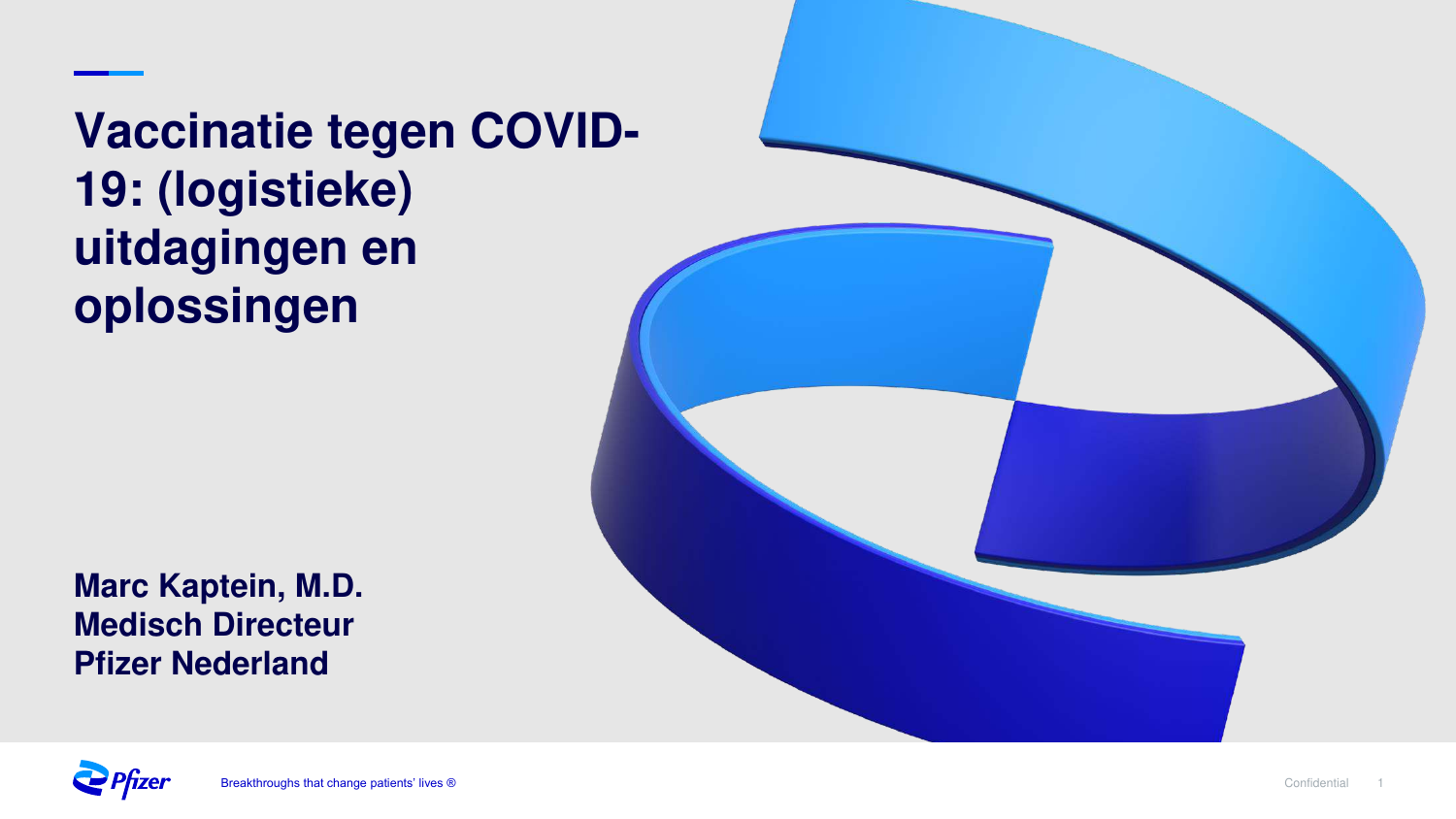### **Uitdagingen 2020/2021**

**Januari;** nieuwe technologie, maar is die geschikt?

**Maart;** niet de eerste, of toch?

**Juli;** waar doen we onze Ph3 trial, ook in NL?

**September;** opstarten productie, maar hoe snel?

**October;** interim analyses, sinds wanneer zijn die politiek geladen?

**November;** distributie bij -70 graden Celsius, kan dat?

**Februari;** vaccin versus virus, wie wint?

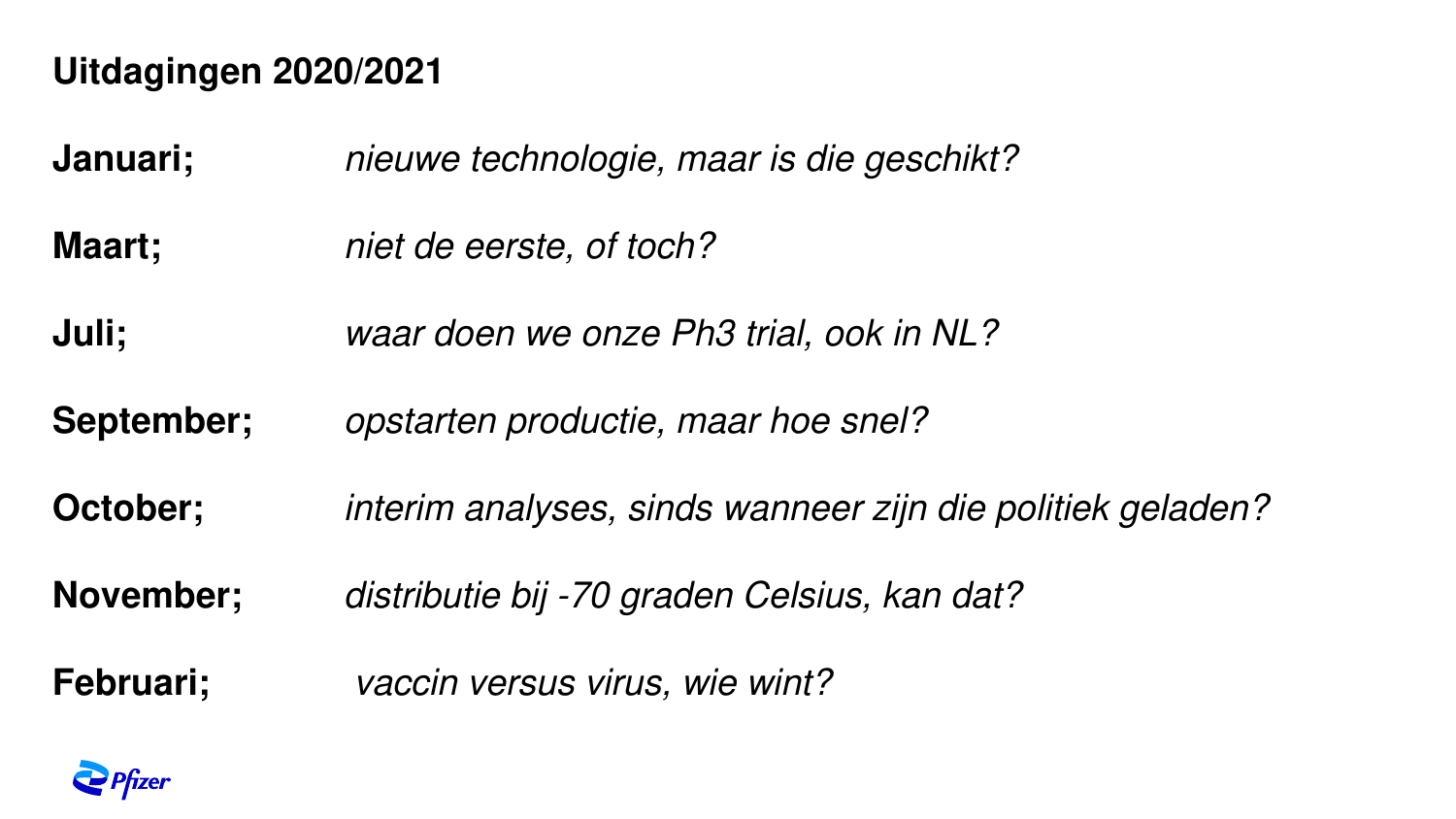#### **Januari**

nieuwe technologie, maar is die geschikt?

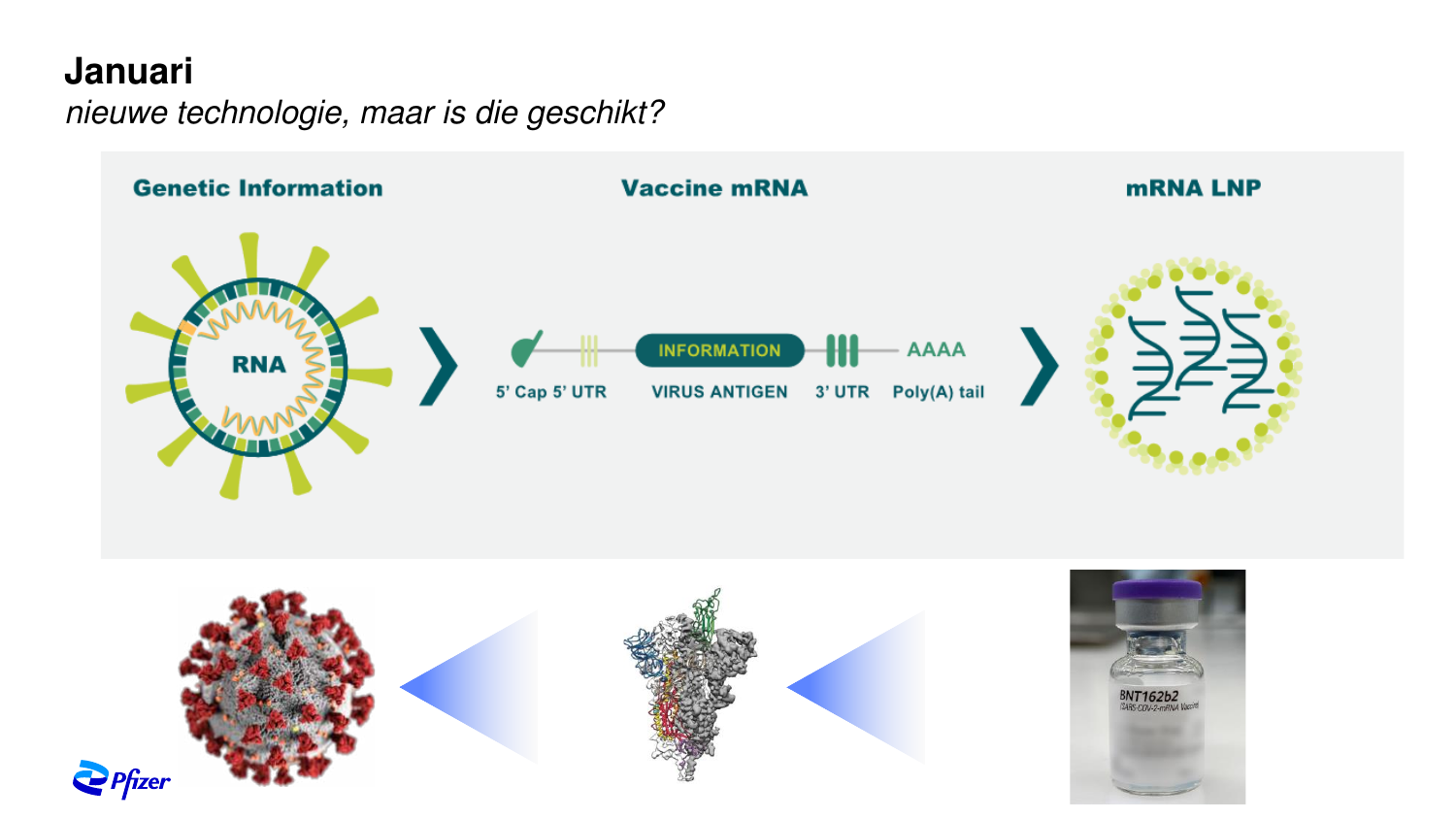**Maart;**  niet de eerste*…of* toch?



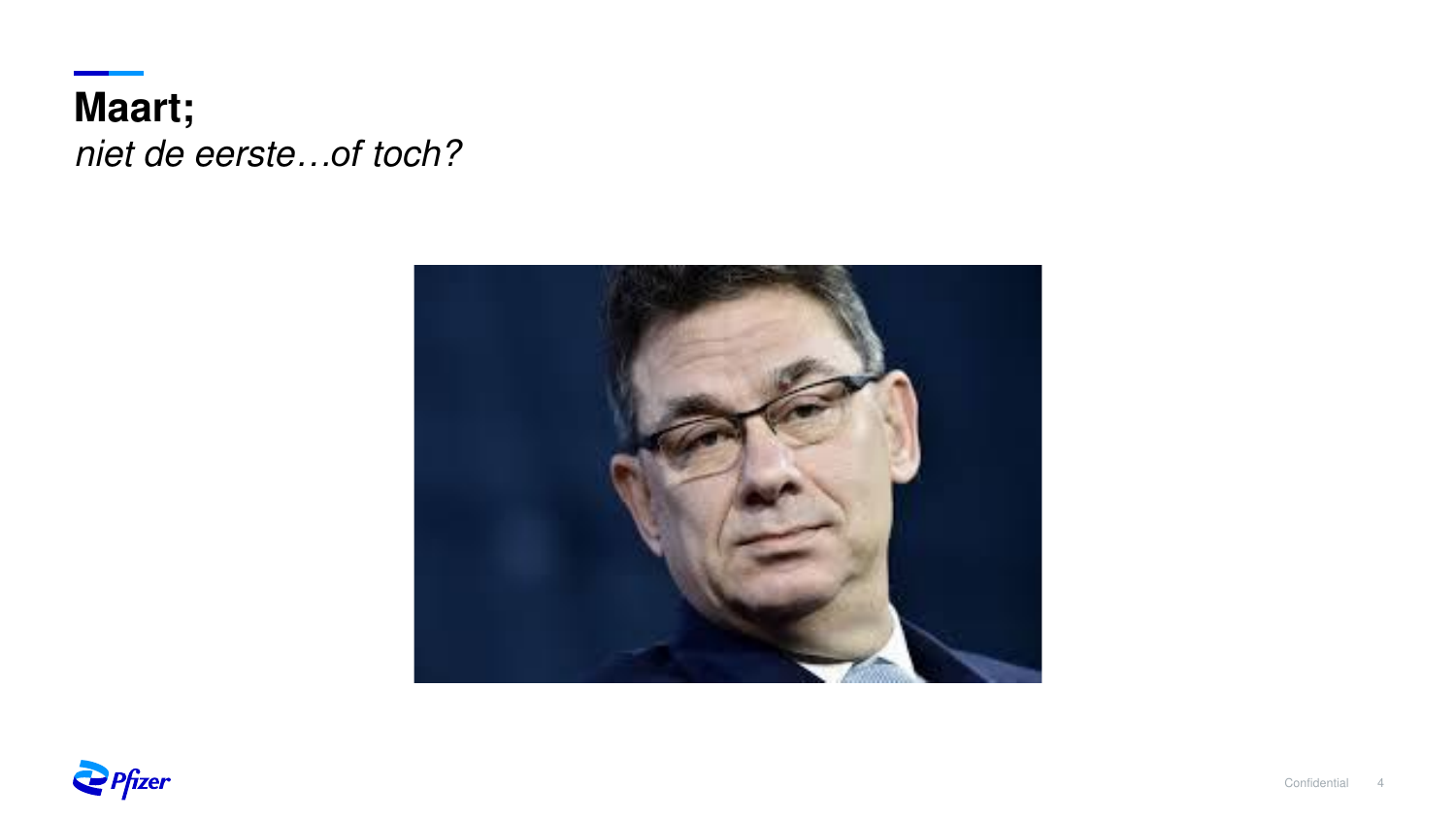## **Juli** waar doen we onze Ph3 trial, ook in NL?





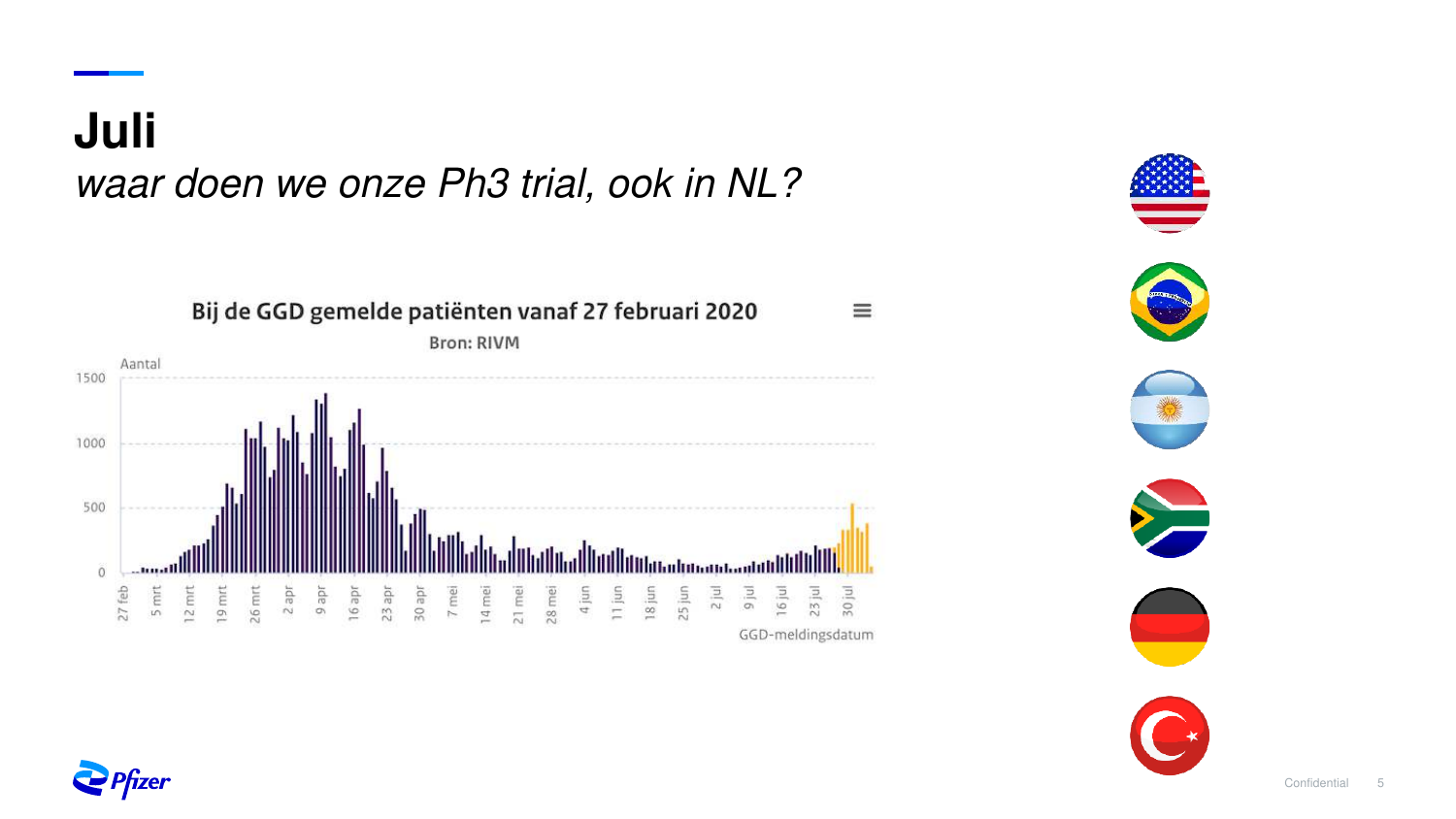### **September**

Opstarten productie, maar hoe snel?



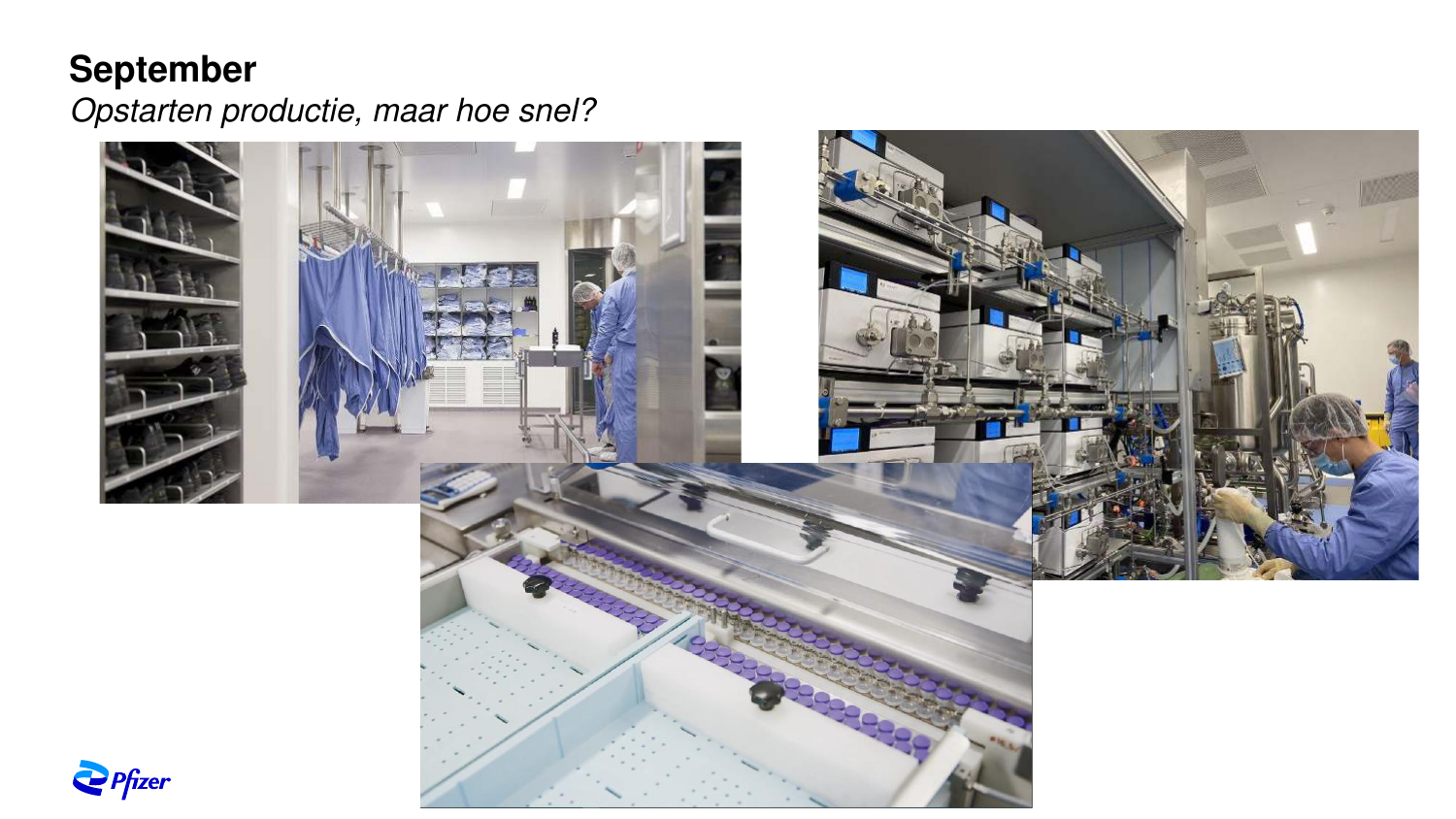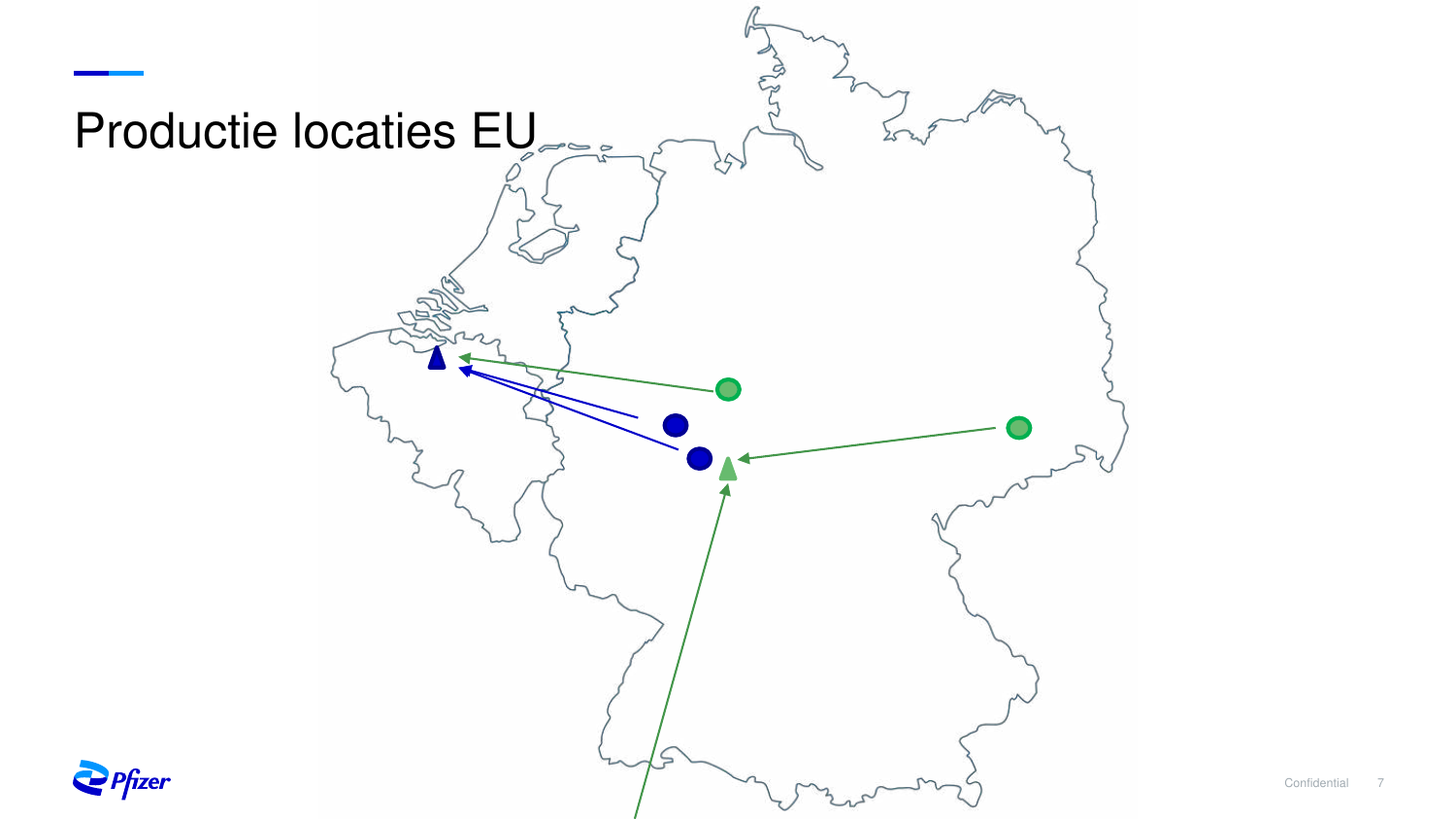# **October**

Interim analyses, sinds wanneer zijn die politiek geladen?



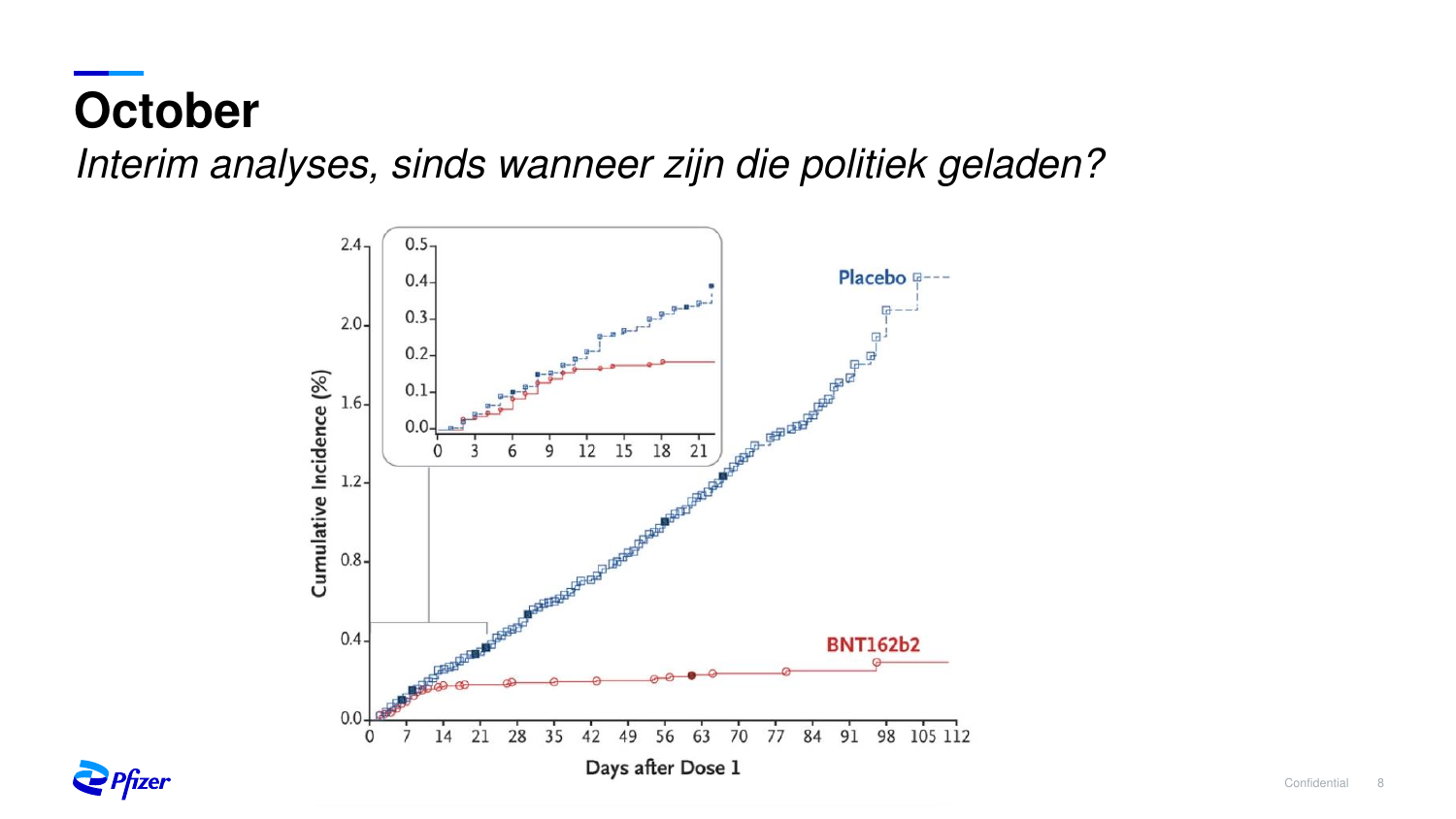



CO 10.01 Regi-T me Logge









Note:  $-70^{\circ}$ C =  $-94^{\circ}$ F. Source: Pfizer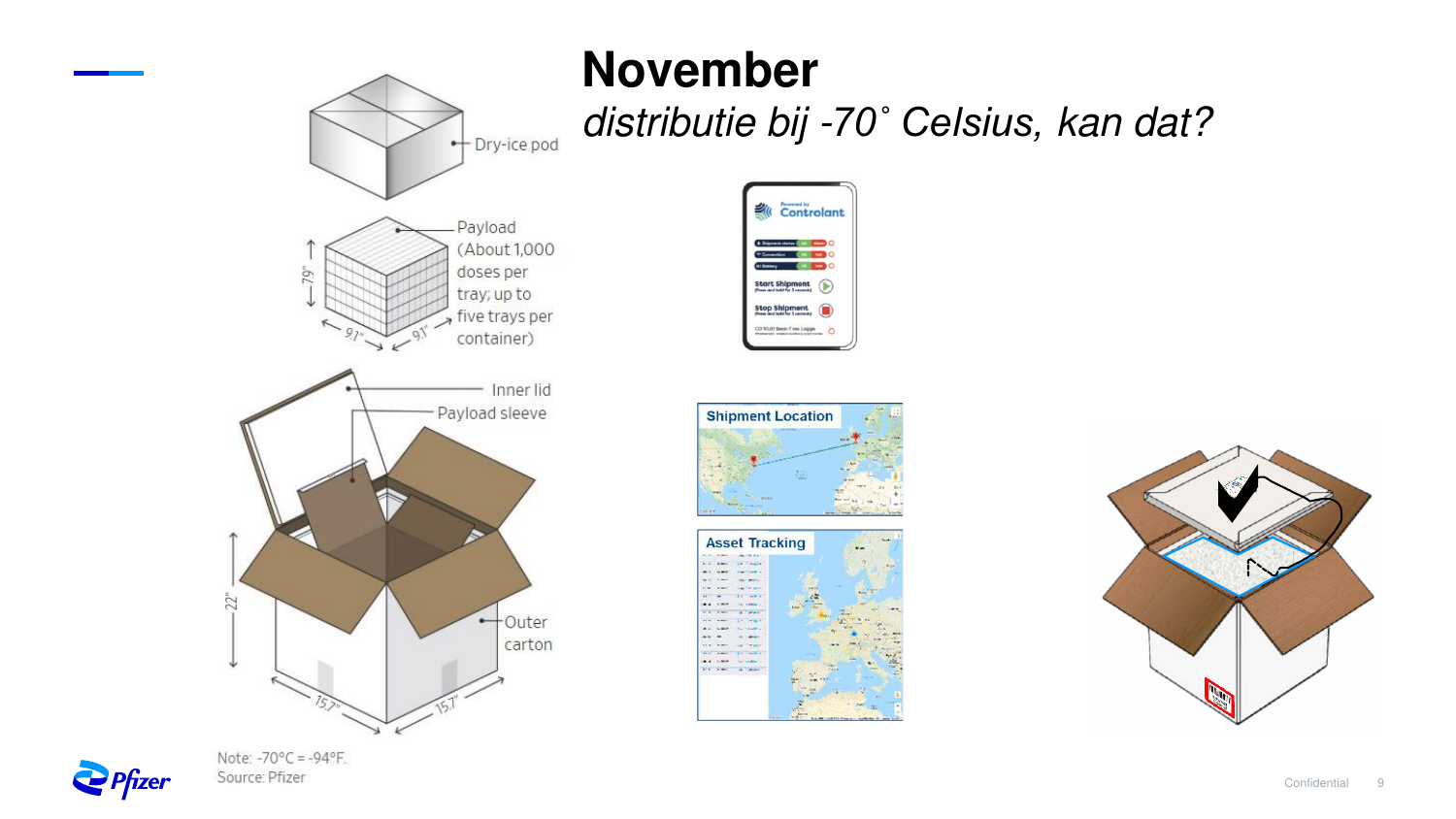Distributie bij -*70˚ Celsius,*  het had gekund, ook in NL



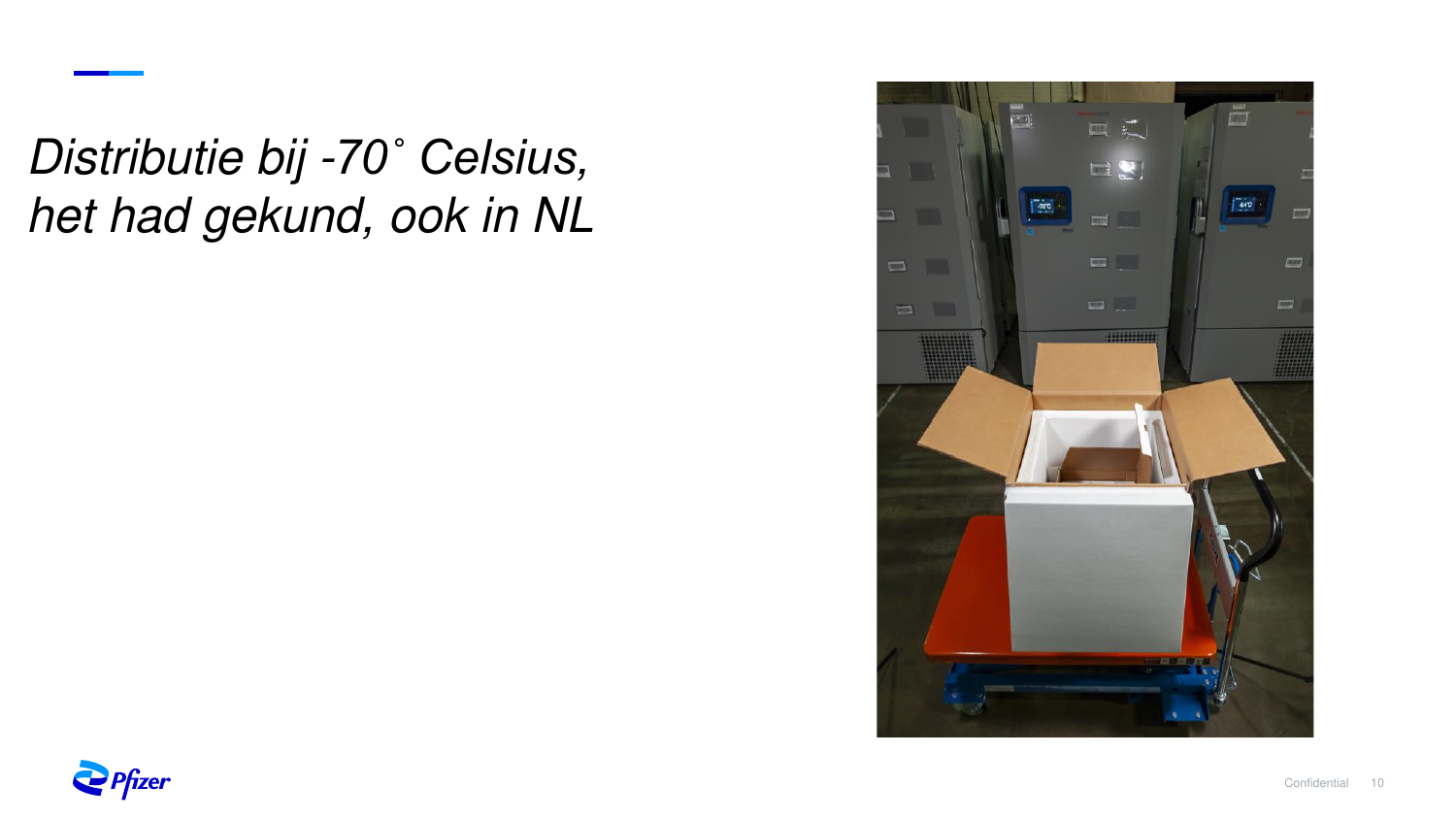### **Februari**

<u>a sa Bara</u>

Vaccin versus virus, wie wint?

|              | 200 + 100 mio doses           |                        | <b>Additionele doses*</b>                | <b>Voorlopig NL Allocation</b><br>3,89% |
|--------------|-------------------------------|------------------------|------------------------------------------|-----------------------------------------|
|              | <b>Was</b><br>(in doses /mio) | Nu<br>(in doses / mio) | Optie op 200 mio doses<br>(in doses/mio) | In doses / mio                          |
| Q4 2020      | 3,5                           | 5,4                    | $\overline{\phantom{a}}$                 | 0,17                                    |
| Q1 2021      | 53,1                          | 56,1                   | $\overline{\phantom{a}}$                 | 2,36                                    |
| Q2 2021      | 118,3                         | 145,9                  | 47,3                                     | 7,75                                    |
| Q3 2021      | 99,9                          | 81,6                   | 93,3                                     | 6,90                                    |
| Q4 2021      | 25                            | 10,9                   | 59,2                                     | 2,69                                    |
| <b>Total</b> | 300                           | 300                    | 200                                      | 19,5                                    |

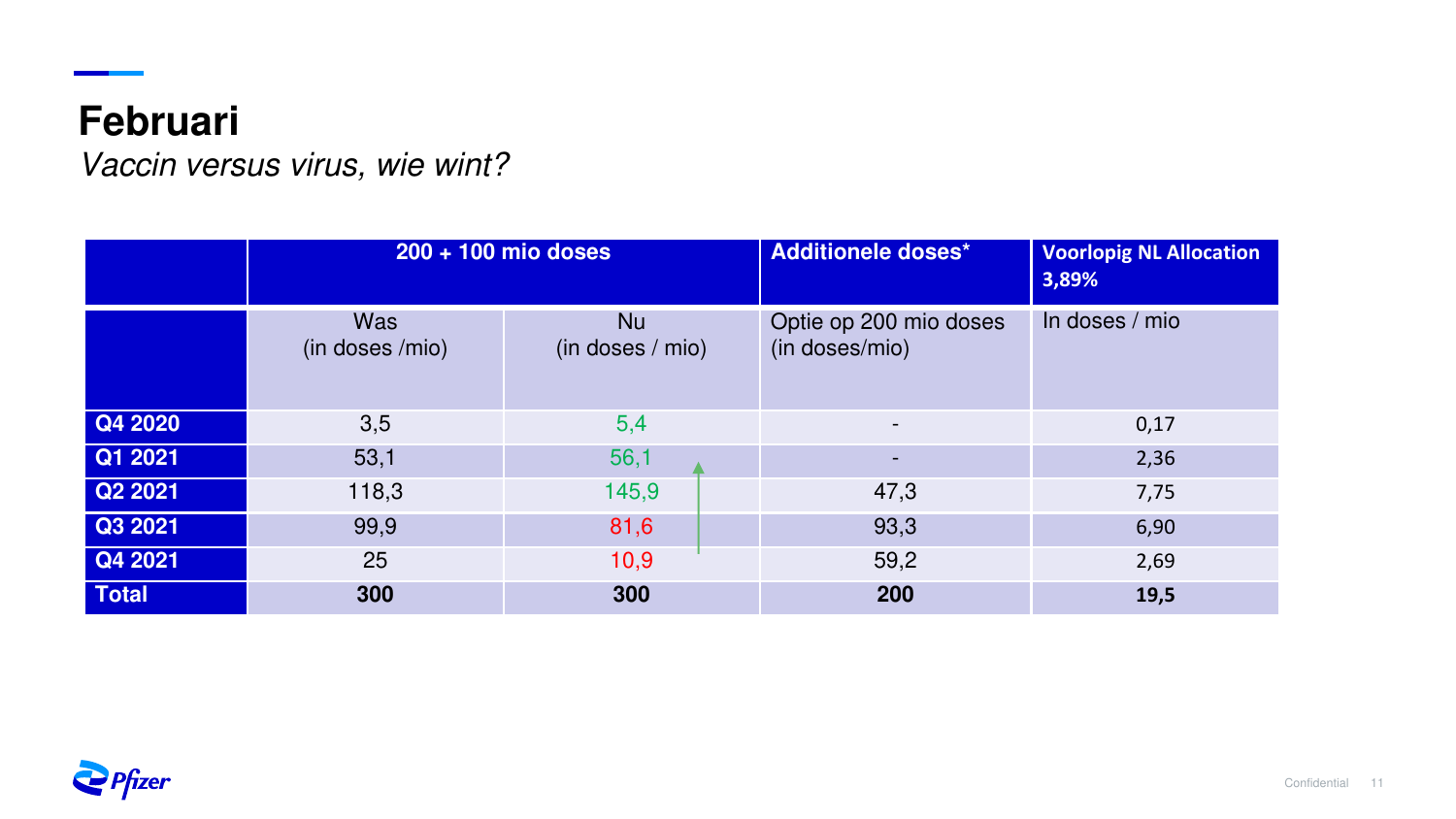*"*Vaccins redden geen levens, vaccinatie campagnes wel*"*



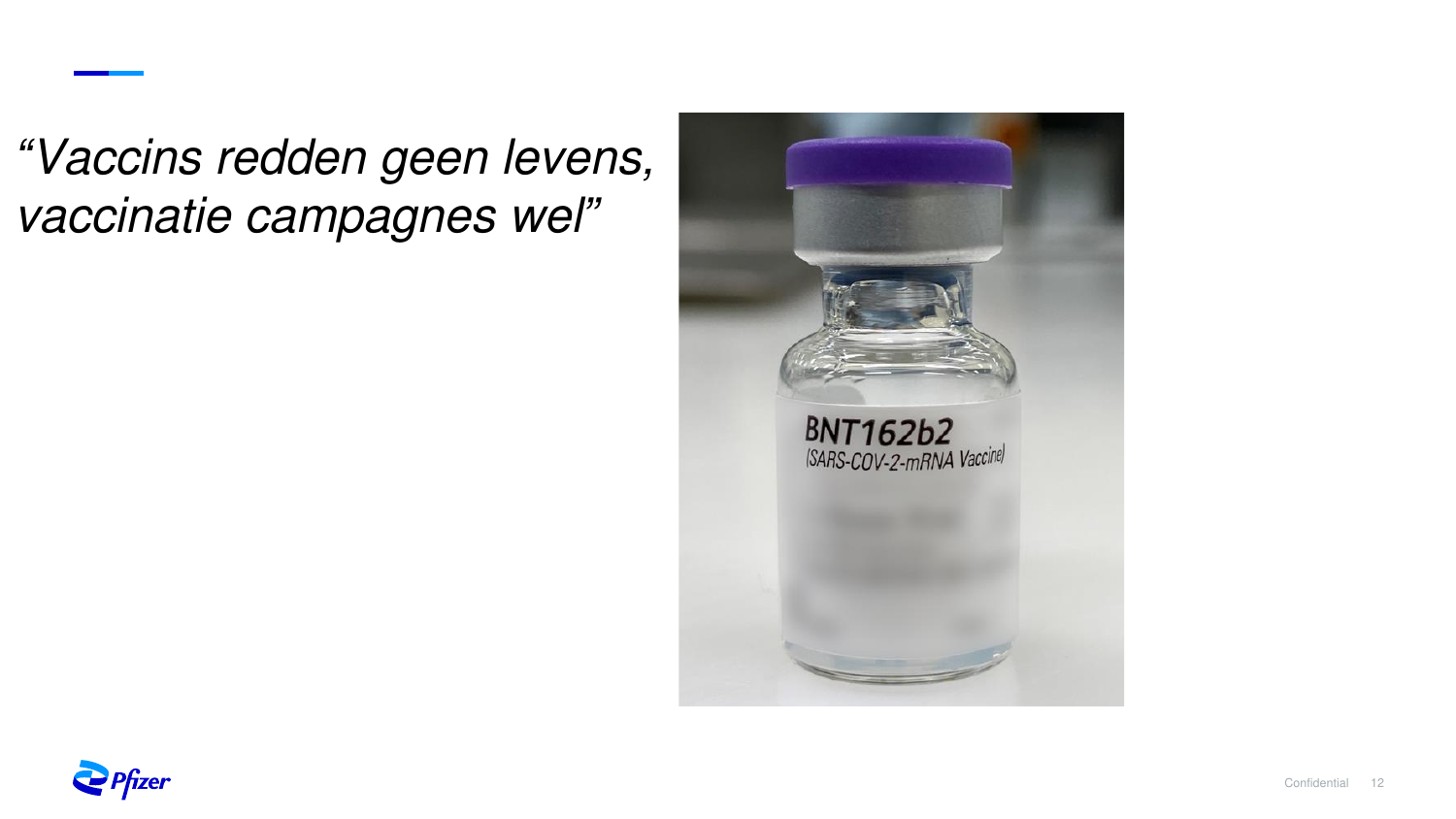## **Toekomst van vaccins en vaccin ontwikkeling?**

*"This rigorous demonstration of safety and efficacy less than 11 months later provides a practical demonstration that RNA-based vaccines, which require only viral genetic sequence information to initiate development, are a major new tool to combat pandemics and other infectious disease outbreaks. The continuous phase 1/2/3 trial design may provide a model to reduce the protracted development timelines that have delayed the availability of vaccines against other infectious diseases of medical importance" NEJM, 10 Dec 2020*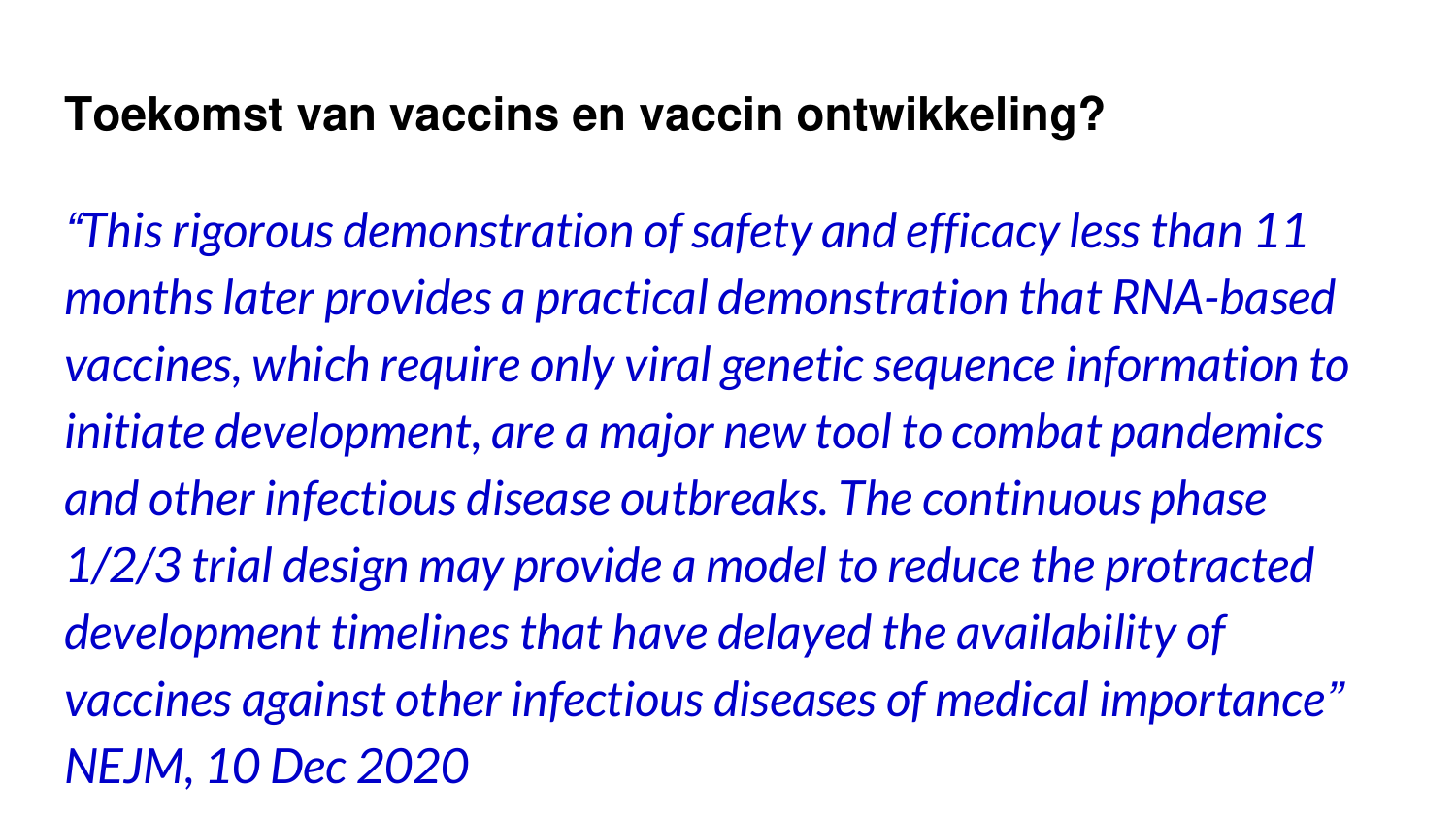## **Toekomst mRNA vaccins?**

**WAVE** SARS-CoV-2 Pandemic

۵ċ

- Cutting-edge design of lipid nanoparticle and modified mRNA
- Favorable safety and tolerability based on data to date
- Virus neutralizing antibodies and antigen specific CD4+ and CD8+ T cells
- Rapid and large-scale manufacturing



- Lyophilized formulation candidate for storage at refrigerator temperature
- Rapid adaptation to potentially emerging SARS-CoV-2 S protein sequence variants



- Opportunity to expand the platform to Flu with a selfamplifying multi-valent vaccine in 2022
- Improve current suboptimal Flu vaccine coverage
- Potentially address other viral diseases